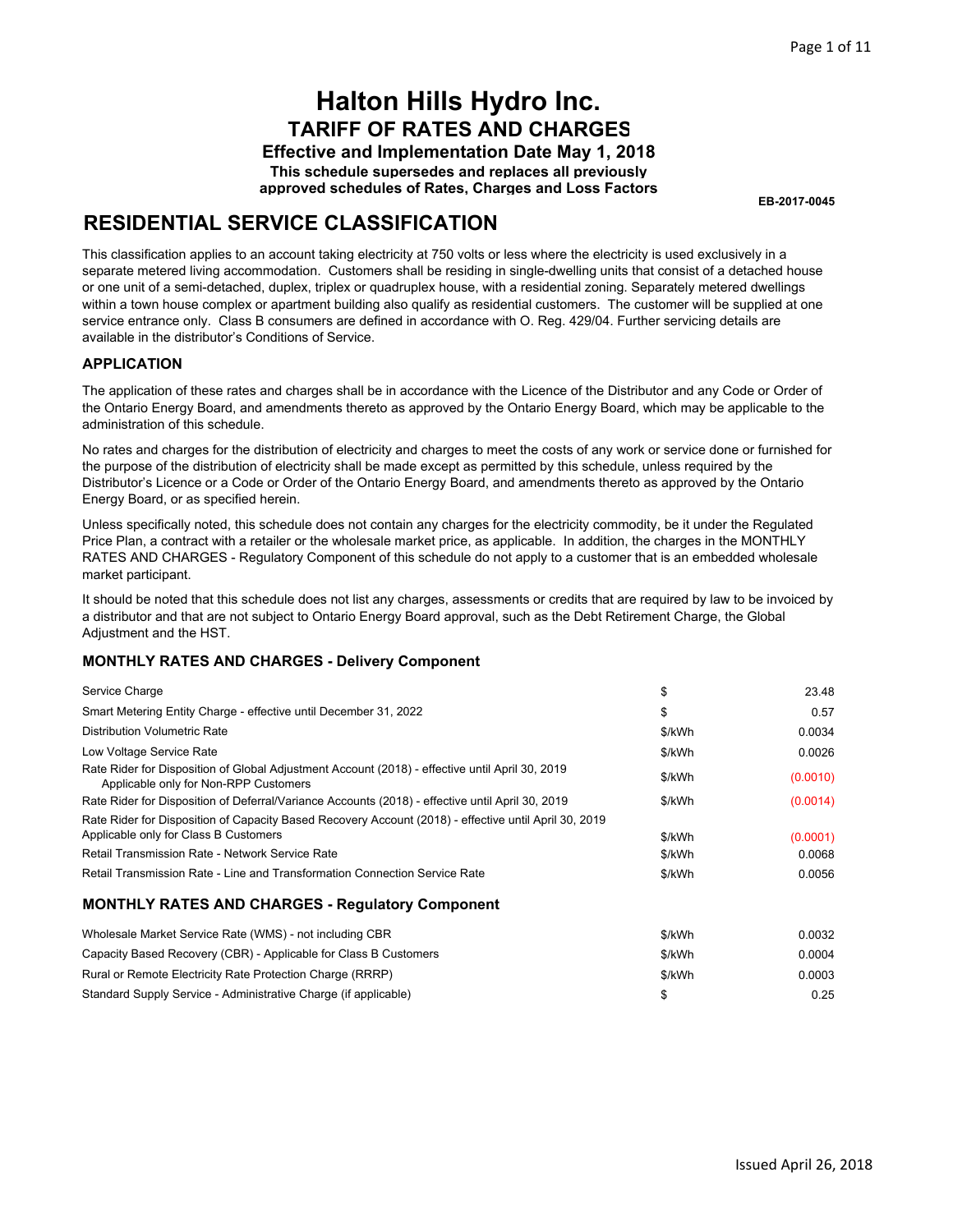**Effective and Implementation Date May 1, 2018 This schedule supersedes and replaces all previously approved schedules of Rates, Charges and Loss Factors**

**EB-2017-0045**

### **GENERAL SERVICE LESS THAN 50 KW SERVICE CLASSIFICATION**

This classification applies to a non-residential account taking electricity at 750 volts or less whose average monthly maximum demand is less than, or is forecast to be less than, 50 kW. Class B consumers are defined in accordance with O. Reg. 429/04. Further servicing details are available in the distributor's Conditions of Service.

### **APPLICATION**

The application of these rates and charges shall be in accordance with the Licence of the Distributor and any Code or Order of the Ontario Energy Board, and amendments thereto as approved by the Ontario Energy Board, which may be applicable to the administration of this schedule.

No rates and charges for the distribution of electricity and charges to meet the costs of any work or service done or furnished for the purpose of the distribution of electricity shall be made except as permitted by this schedule, unless required by the Distributor's Licence or a Code or Order of the Ontario Energy Board, and amendments thereto as approved by the Ontario Energy Board, or as specified herein.

Unless specifically noted, this schedule does not contain any charges for the electricity commodity, be it under the Regulated Price Plan, a contract with a retailer or the wholesale market price, as applicable. In addition, the charges in the MONTHLY RATES AND CHARGES - Regulatory Component of this schedule do not apply to a customer that is an embedded wholesale market participant.

It should be noted that this schedule does not list any charges, assessments or credits that are required by law to be invoiced by a distributor and that are not subject to Ontario Energy Board approval, such as the Debt Retirement Charge, the Global Adjustment and the HST.

#### **MONTHLY RATES AND CHARGES - Delivery Component**

| Service Charge                                                                                                                                                                                    | \$               | 28.37              |
|---------------------------------------------------------------------------------------------------------------------------------------------------------------------------------------------------|------------------|--------------------|
| Smart Metering Entity Charge - effective until December 31, 2022                                                                                                                                  | \$               | 0.57               |
| <b>Distribution Volumetric Rate</b>                                                                                                                                                               | \$/kWh           | 0.0102             |
| Low Voltage Service Rate                                                                                                                                                                          | \$/kWh           | 0.0024             |
| Rate Rider for Disposition of Global Adjustment Account (2018) - effective until April 30, 2019<br>Applicable only for Non-RPP Customers                                                          | \$/kWh           | (0.0010)           |
| Rate Rider for Disposition of Deferral/Variance Accounts (2018) - effective until April 30, 2019                                                                                                  | \$/kWh           | (0.0014)           |
| Rate Rider for Disposition of Capacity Based Recovery Account (2018) - effective until April 30, 2019<br>Applicable only for Class B Customers<br>Retail Transmission Rate - Network Service Rate | \$/kWh<br>\$/kWh | (0.0001)<br>0.0060 |
| Retail Transmission Rate - Line and Transformation Connection Service Rate                                                                                                                        | \$/kWh           | 0.0053             |
| <b>MONTHLY RATES AND CHARGES - Regulatory Component</b>                                                                                                                                           |                  |                    |
| Wholesale Market Service Rate (WMS) - not including CBR                                                                                                                                           | \$/kWh           | 0.0032             |
| Capacity Based Recovery (CBR) - Applicable for Class B Customers                                                                                                                                  | \$/kWh           | 0.0004             |
| Rural or Remote Electricity Rate Protection Charge (RRRP)                                                                                                                                         | \$/kWh           | 0.0003             |

\$/kWh 0.0003  $\sim$  0.25 Rural or Remote Electricity Rate Protection Charge (RRRP) Standard Supply Service - Administrative Charge (if applicable)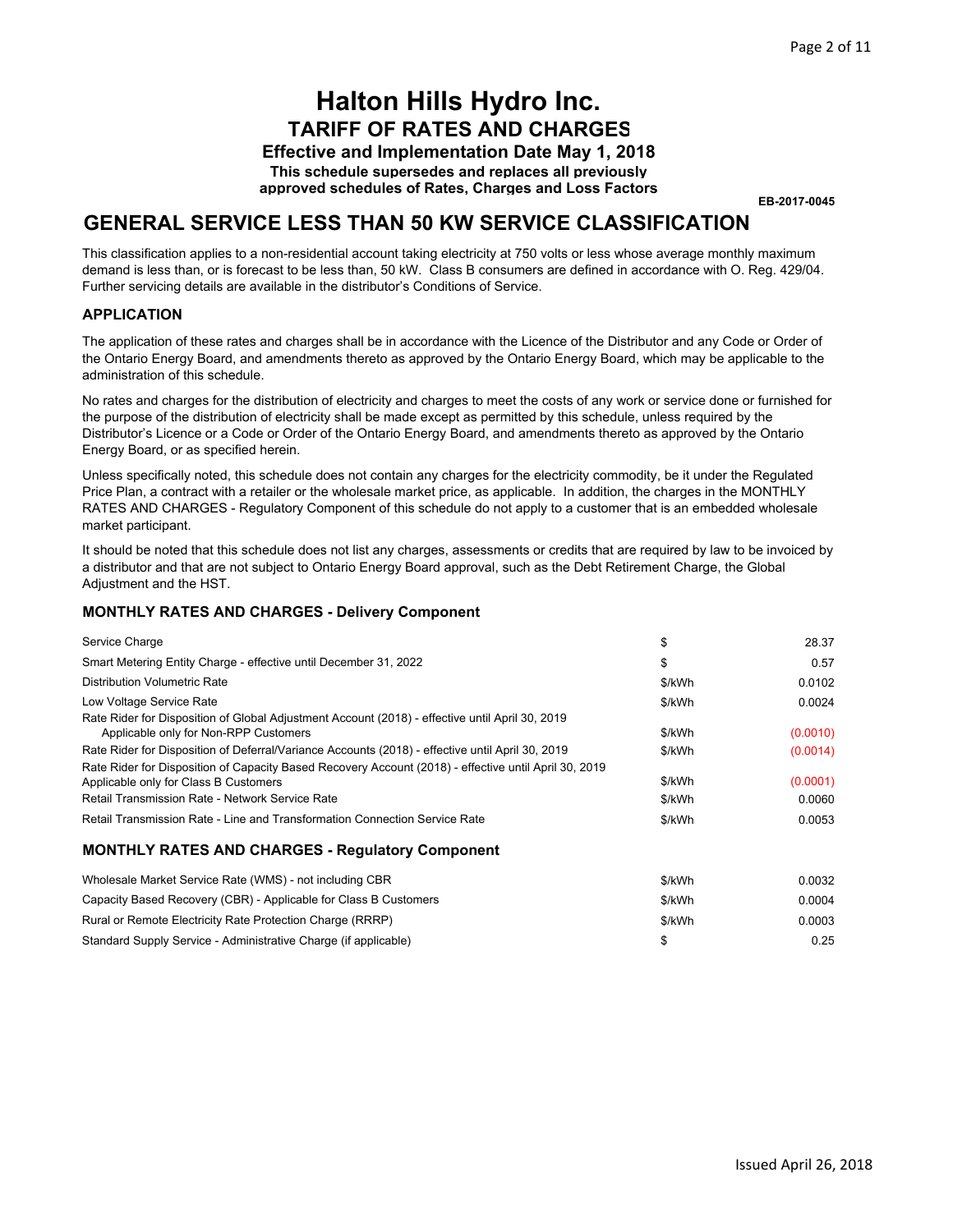**Effective and Implementation Date May 1, 2018 This schedule supersedes and replaces all previously approved schedules of Rates, Charges and Loss Factors**

**EB-2017-0045**

### **GENERAL SERVICE 50 TO 999 KW SERVICE CLASSIFICATION**

This classification applies to a non-residential customer with an average peak demand equal to or greater than 50 kW over the past twelve months, or is forecast to be equal to or greater than 50 kW, but less than 1,000 kW. For a new customer without prior billing history, the peak demand will be based on 90% of the proposed capacity or installed transformer. Class B consumers are defined in accordance with O. Reg. 429/04. Further servicing details are available in the distributor's Conditions of Service.

### **APPLICATION**

The application of these rates and charges shall be in accordance with the Licence of the Distributor and any Code or Order of the Ontario Energy Board, and amendments thereto as approved by the Ontario Energy Board, which may be applicable to the administration of this schedule.

No rates and charges for the distribution of electricity and charges to meet the costs of any work or service done or furnished for the purpose of the distribution of electricity shall be made except as permitted by this schedule, unless required by the Distributor's Licence or a Code or Order of the Ontario Energy Board, and amendments thereto as approved by the Ontario Energy Board, or as specified herein.

Unless specifically noted, this schedule does not contain any charges for the electricity commodity, be it under the Regulated Price Plan, a contract with a retailer or the wholesale market price, as applicable. In addition, the charges in the MONTHLY RATES AND CHARGES - Regulatory Component of this schedule do not apply to a customer that is an embedded wholesale market participant.

It should be noted that this schedule does not list any charges, assessments or credits that are required by law to be invoiced by a distributor and that are not subject to Ontario Energy Board approval, such as the Debt Retirement Charge, the Global Adjustment and the HST.

Billing demands are established at the greater of 100% of the kW, or 90% of the kVA amounts with the exception of the Retail Transmission Rate-Network Service Rate, which is billed on a \$/kW basis only.

| Service Charge                                                                                                                                                                                                                               | \$     | 86.83    |
|----------------------------------------------------------------------------------------------------------------------------------------------------------------------------------------------------------------------------------------------|--------|----------|
| <b>Distribution Volumetric Rate</b>                                                                                                                                                                                                          | \$/kW  | 3.8580   |
| Low Voltage Service Rate                                                                                                                                                                                                                     | \$/kW  | 1.0483   |
| Rate Rider for Disposition of Global Adjustment Account (2018) - effective until April 30, 2019<br>Applicable only for Non-RPP Customers<br>Rate Rider for Disposition of Deferral/Variance Accounts (2018) - effective until April 30, 2019 | \$/kWh | (0.0010) |
| Applicable only for Non-Wholesale Market Participants                                                                                                                                                                                        | \$/kW  | (1.2172) |
| Rate Rider for Disposition of Deferral/Variance Accounts (2018) - effective until April 30, 2019                                                                                                                                             | \$/kW  | 0.5107   |
| Rate Rider for Disposition of Capacity Based Recovery Account (2018) - effective until April 30, 2019                                                                                                                                        |        |          |
| Applicable only for Class B Customers                                                                                                                                                                                                        | \$/kW  | (0.0276) |
| Retail Transmission Rate - Network Service Rate                                                                                                                                                                                              | \$/kW  | 2.6217   |
| Retail Transmission Rate - Line and Transformation Connection Service Rate                                                                                                                                                                   | \$/kW  | 2.2146   |
| <b>MONTHLY RATES AND CHARGES - Regulatory Component</b>                                                                                                                                                                                      |        |          |
| Wholesale Market Service Rate (WMS) - not including CBR                                                                                                                                                                                      | \$/kWh | 0.0032   |
| Capacity Based Recovery (CBR) - Applicable for Class B Customers                                                                                                                                                                             | \$/kWh | 0.0004   |
| Rural or Remote Electricity Rate Protection Charge (RRRP)                                                                                                                                                                                    | \$/kWh | 0.0003   |
| Standard Supply Service - Administrative Charge (if applicable)                                                                                                                                                                              | \$     | 0.25     |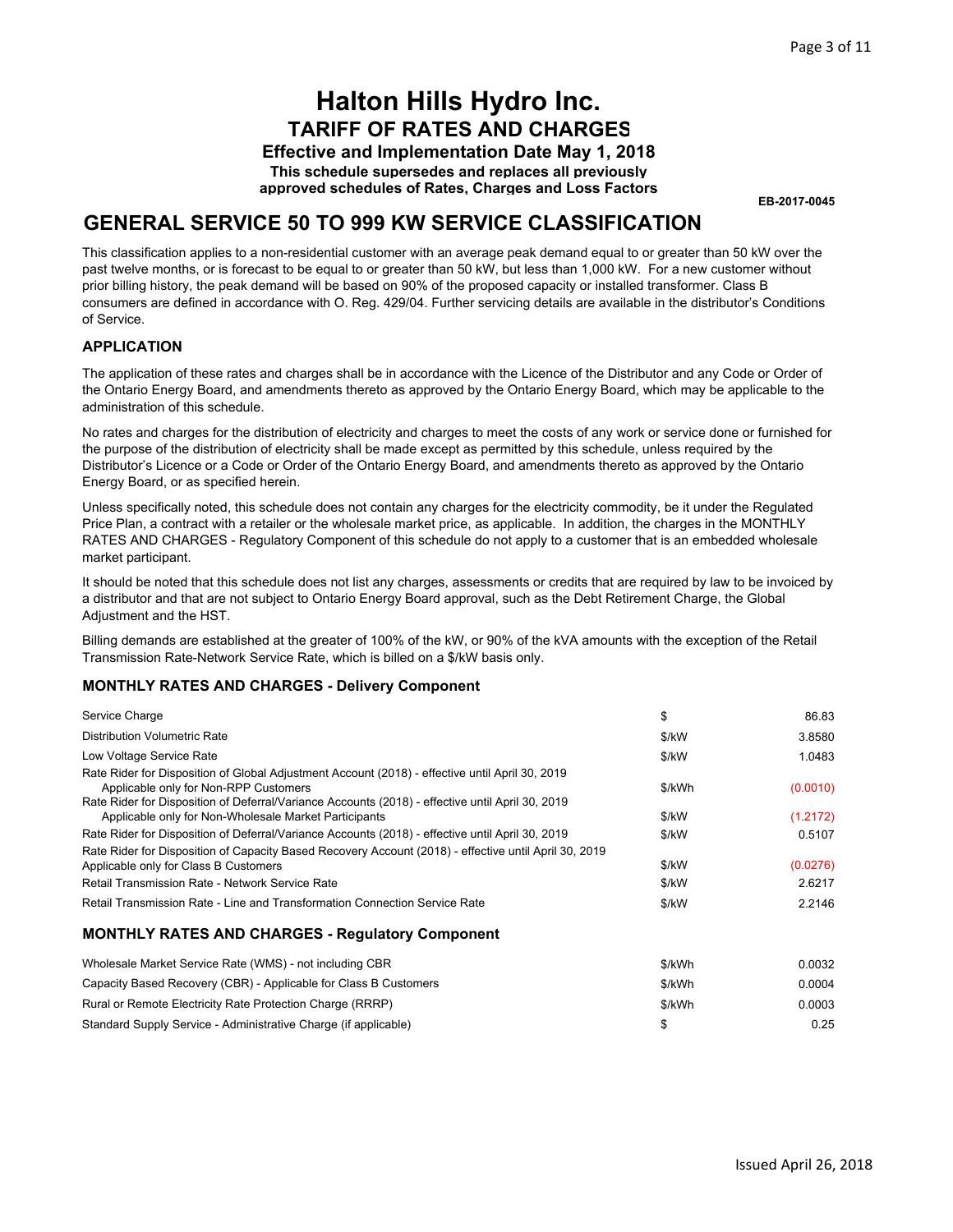**Effective and Implementation Date May 1, 2018 This schedule supersedes and replaces all previously approved schedules of Rates, Charges and Loss Factors**

**EB-2017-0045**

### **GENERAL SERVICE 1,000 TO 4,999 KW SERVICE CLASSIFICATION**

This classification applies to a non-residential customer with an average peak demand equal to or greater than 1,000 kW over the past twelve months, or is forecast to be equal to or greater than 1,000 kW, but less than 5,000 kW. For a new customer without prior billing history, the peak demand will be based on 90% of the installed transformer. Class A and Class B consumers are defined in accordance with O.Reg. 429/04. Further servicing details are available in the distributor's Conditions of Service.

### **APPLICATION**

The application of these rates and charges shall be in accordance with the Licence of the Distributor and any Code or Order of the Ontario Energy Board, and amendments thereto as approved by the Ontario Energy Board, which may be applicable to the administration of this schedule.

No rates and charges for the distribution of electricity and charges to meet the costs of any work or service done or furnished for the purpose of the distribution of electricity shall be made except as permitted by this schedule, unless required by the Distributor's Licence or a Code or Order of the Ontario Energy Board, and amendments thereto as approved by the Ontario Energy Board, or as specified herein.

Unless specifically noted, this schedule does not contain any charges for the electricity commodity, be it under the Regulated Price Plan, a contract with a retailer or the wholesale market price, as applicable. In addition, the charges in the MONTHLY RATES AND CHARGES - Regulatory Component of this schedule do not apply to a customer that is an embedded wholesale market participant.

The rate rider for the disposition of WMS - Sub-account CBR Class B is not applicable to wholesale market participants (WMP), customers that transitioned between Class A and Class B during the variance account accumulation period, or to customers that were in Class A for the entire period. Customers who transitioned are to be charged or refunded their share of the variance disposed through customer specific billing adjustments. This rate rider is to be consistently applied for the entire period to the sunset date of the rate rider. In addition, this rate rider is applicable to all new Class B customers.

The rate rider for the disposition of Global Adjustment is only applicable to non-RPP Class B customers. It is not applicable to WMP, customers that transitioned between Class A and Class B during the variance account accumulation period, or to customers that were in Class A for the entire period. Customers who transitioned are to be charged or refunded their share of the variance disposed through customer specific billing adjustments. This rate rider is to be consistently applied for the entire period to the sunset date of the rate rider. In addition, this rate rider is applicable to all new non-RPP Class B customers.

It should be noted that this schedule does not list any charges, assessments or credits that are required by law to be invoiced by a distributor and that are not subject to Ontario Energy Board approval, such as the Debt Retirement Charge, the Global Adjustment and the HST.

Billing demands are established at the greater of 100% of the kW, or 90% of the kVA amounts with the exception of the Retail Transmission Rate-Network Service Rate, which is billed on a \$/kW basis only.

| Service Charge                                                                                                                                 | \$      | 185.55   |
|------------------------------------------------------------------------------------------------------------------------------------------------|---------|----------|
| <b>Distribution Volumetric Rate</b>                                                                                                            | \$/kW   | 3.4705   |
| Low Voltage Service Rate                                                                                                                       | \$/kW   | 1.0483   |
| Rate Rider for Disposition of Global Adjustment Account (2018) - effective until April 30, 2019<br>Applicable only for Non-RPP Customers       | \$/kWh  | (0.0010) |
| Rate Rider for Disposition of Deferral/Variance Accounts (2018) - effective until April 30, 2019                                               | \$/kW   | (0.9398) |
| Rate Rider for Disposition of Capacity Based Recovery Account (2018) - effective until April 30, 2019<br>Applicable only for Class B Customers | \$/kW   | (0.0341) |
| <b>Retail Transmission Rate - Network Service Rate</b>                                                                                         | \$/kW   | 2.6217   |
| Retail Transmission Rate - Line and Transformation Connection Service Rate                                                                     | $$$ /kW | 2.2146   |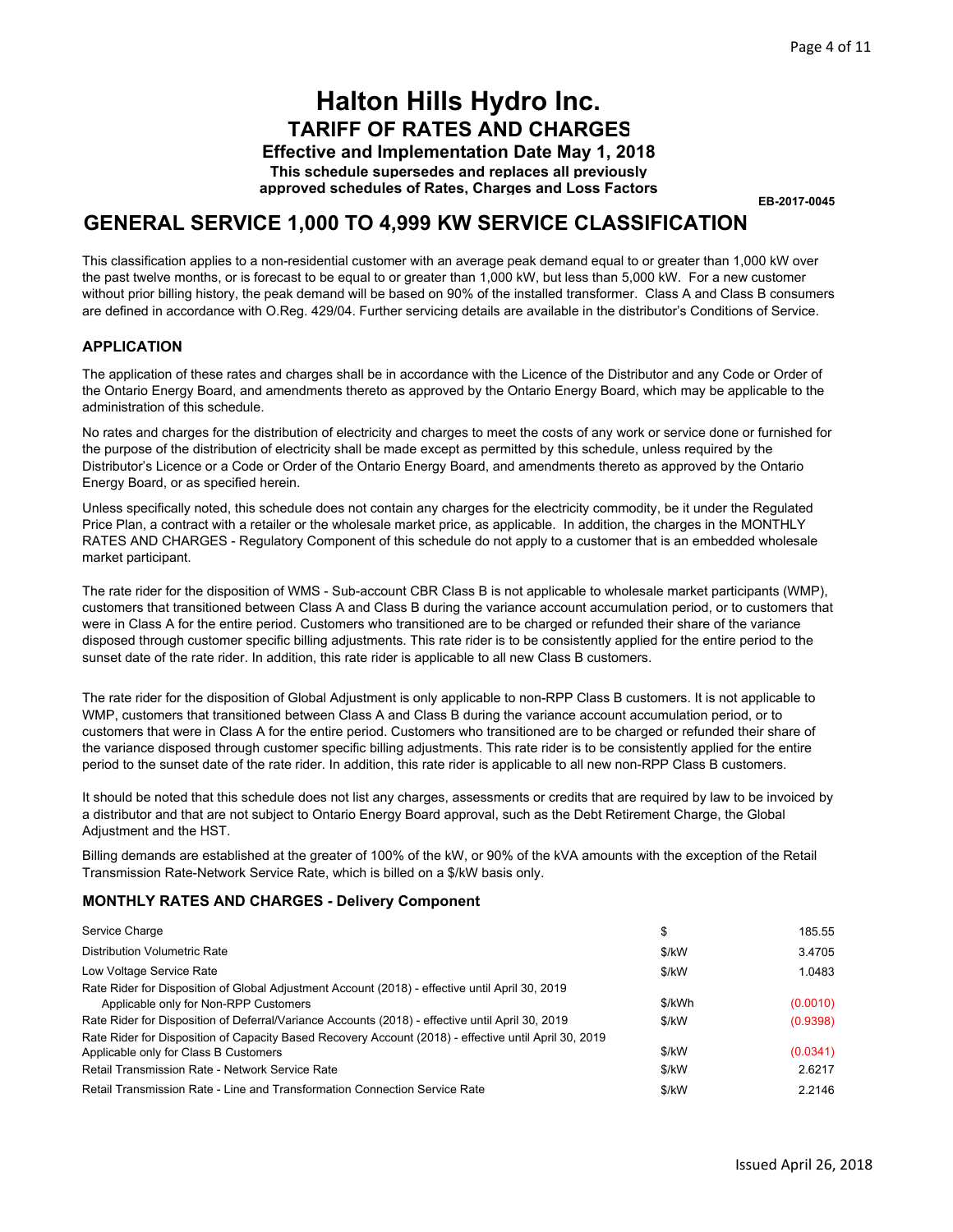**Effective and Implementation Date May 1, 2018 This schedule supersedes and replaces all previously**

**approved schedules of Rates, Charges and Loss Factors**

**EB-2017-0045**

### **MONTHLY RATES AND CHARGES - Regulatory Component**

| Wholesale Market Service Rate (WMS) - not including CBR          | \$/kWh | 0.0032 |
|------------------------------------------------------------------|--------|--------|
| Capacity Based Recovery (CBR) - Applicable for Class B Customers | \$/kWh | 0.0004 |
| Rural or Remote Electricity Rate Protection Charge (RRRP)        | \$/kWh | 0.0003 |
| Standard Supply Service - Administrative Charge (if applicable)  |        | 0.25   |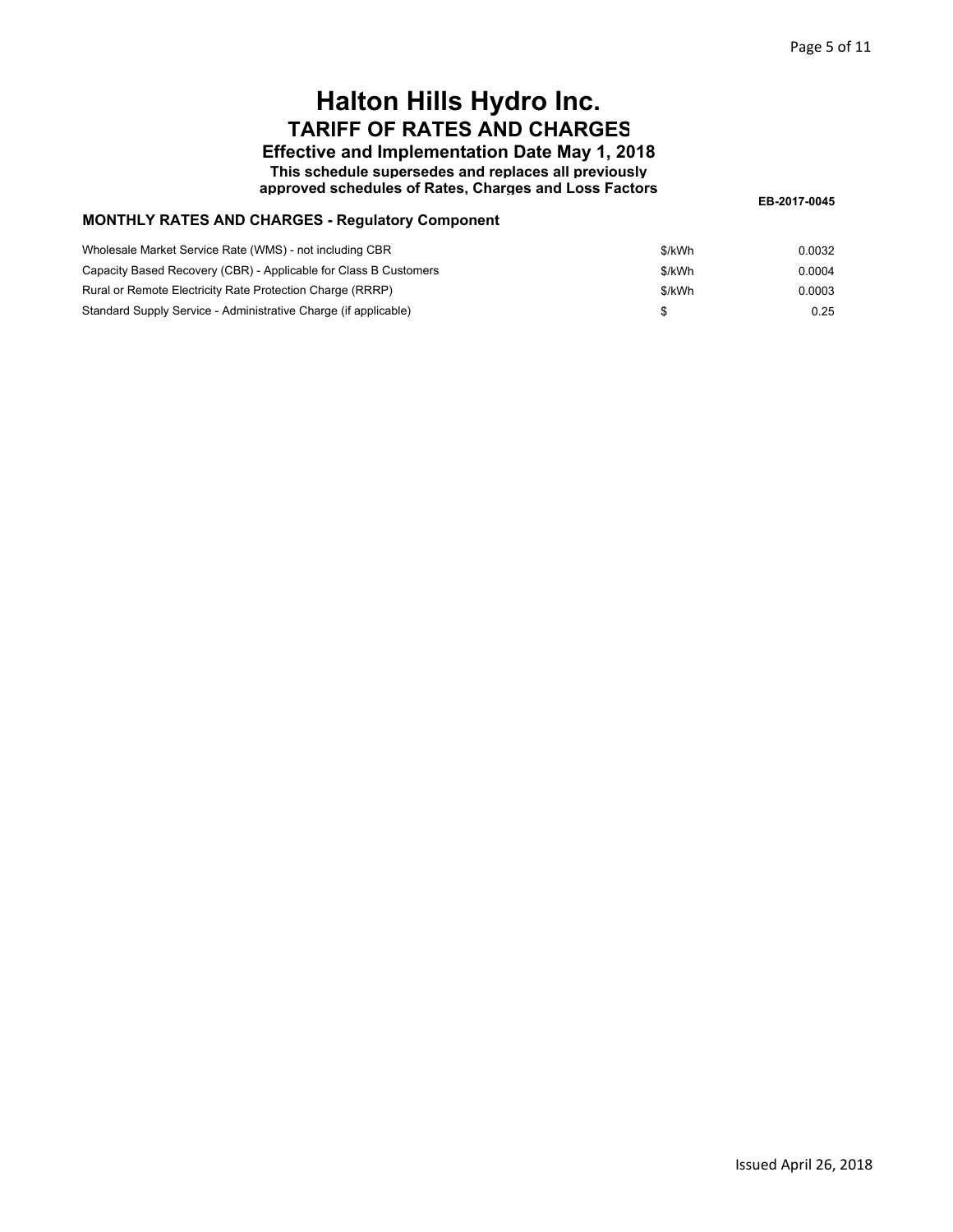**Effective and Implementation Date May 1, 2018 This schedule supersedes and replaces all previously approved schedules of Rates, Charges and Loss Factors**

**EB-2017-0045**

### **UNMETERED SCATTERED LOAD SERVICE CLASSIFICATION**

This classification applies to an account taking electricity at 750 volts or less whose average monthly maximum demand is less than, or is forecast to be less than, 50 kW and the consumption is unmetered. Such connections include cable TV power packs, bus shelters, telephone booths, traffic lights, pedestrian X-Walk signals/beacons, railway crossings, etc. The level of the consumption will be agreed to by the distributor and the customer, based on detailed manufacturer information/documentation with regard to electrical consumption of the unmetered load or periodic monitoring of actual consumption. Class B consumers are defined in accordance with O. Reg. 429/04. Further servicing details are available in the distributor's Conditions of Service.

### **APPLICATION**

The application of these rates and charges shall be in accordance with the Licence of the Distributor and any Code or Order of the Ontario Energy Board, and amendments thereto as approved by the Ontario Energy Board, which may be applicable to the administration of this schedule.

No rates and charges for the distribution of electricity and charges to meet the costs of any work or service done or furnished for the purpose of the distribution of electricity shall be made except as permitted by this schedule, unless required by the Distributor's Licence or a Code or Order of the Ontario Energy Board, and amendments thereto as approved by the Ontario Energy Board, or as specified herein.

Unless specifically noted, this schedule does not contain any charges for the electricity commodity, be it under the Regulated Price Plan, a contract with a retailer or the wholesale market price, as applicable. In addition, the charges in the MONTHLY RATES AND CHARGES - Regulatory Component of this schedule do not apply to a customer that is an embedded wholesale market participant.

It should be noted that this schedule does not list any charges, assessments or credits that are required by law to be invoiced by a distributor and that are not subject to Ontario Energy Board approval, such as the Debt Retirement Charge, the Global Adjustment and the HST.

| Service Charge (per connection)                                                                                                                | \$     | 7.97     |
|------------------------------------------------------------------------------------------------------------------------------------------------|--------|----------|
| <b>Distribution Volumetric Rate</b>                                                                                                            | \$/kWh | 0.0054   |
| Low Voltage Service Rate                                                                                                                       | \$/kWh | 0.0024   |
| Rate Rider for Disposition of Global Adjustment Account (2018) - effective until April 30, 2019<br>Applicable only for Non-RPP Customers       | \$/kWh | (0.0010) |
| Rate Rider for Disposition of Deferral/Variance Accounts (2018) - effective until April 30, 2019                                               | \$/kWh | (0.0012) |
| Rate Rider for Disposition of Capacity Based Recovery Account (2018) - effective until April 30, 2019<br>Applicable only for Class B Customers | \$/kWh | (0.0001) |
| Retail Transmission Rate - Network Service Rate                                                                                                | \$/kWh | 0.0060   |
| Retail Transmission Rate - Line and Transformation Connection Service Rate                                                                     | \$/kWh | 0.0053   |
| <b>MONTHLY RATES AND CHARGES - Regulatory Component</b>                                                                                        |        |          |
| Wholesale Market Service Rate (WMS) - not including CBR                                                                                        | \$/kWh | 0.0032   |
| Capacity Based Recovery (CBR) - Applicable for Class B Customers                                                                               | \$/kWh | 0.0004   |
| Rural or Remote Electricity Rate Protection Charge (RRRP)                                                                                      | \$/kWh | 0.0003   |
| Standard Supply Service - Administrative Charge (if applicable)                                                                                | \$     | 0.25     |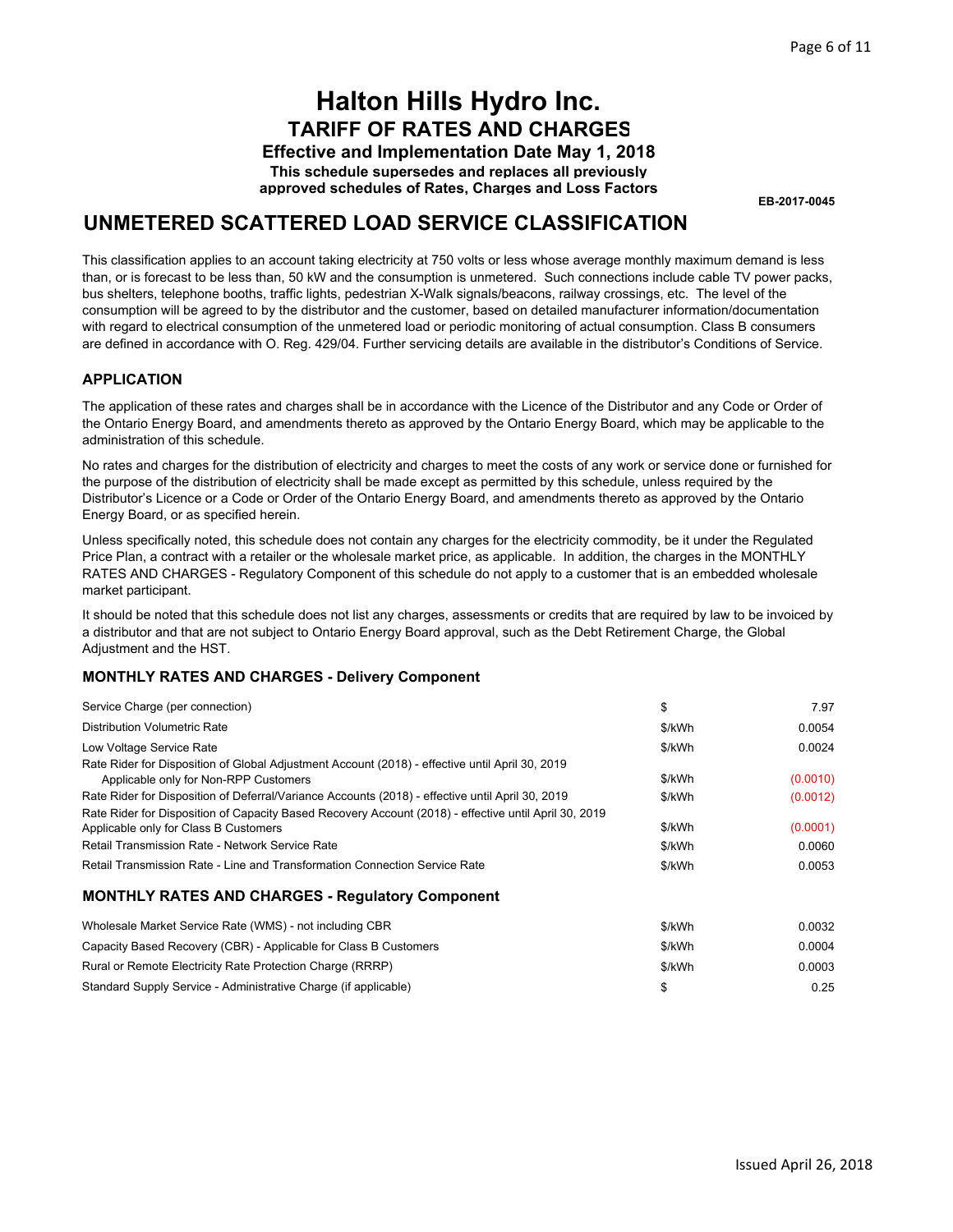**Effective and Implementation Date May 1, 2018 This schedule supersedes and replaces all previously approved schedules of Rates, Charges and Loss Factors**

**EB-2017-0045**

## **SENTINEL LIGHTING SERVICE CLASSIFICATION**

This classification refers to accounts that are an unmetered lighting load supplied to a sentinel light. Class B consumers are defined in accordance with O. Reg. 429/04. Further servicing details are available in the distributor's Conditions of Service.

### **APPLICATION**

The application of these rates and charges shall be in accordance with the Licence of the Distributor and any Code or Order of the Ontario Energy Board, and amendments thereto as approved by the Ontario Energy Board, which may be applicable to the administration of this schedule.

No rates and charges for the distribution of electricity and charges to meet the costs of any work or service done or furnished for the purpose of the distribution of electricity shall be made except as permitted by this schedule, unless required by the Distributor's Licence or a Code or Order of the Ontario Energy Board, and amendments thereto as approved by the Ontario Energy Board, or as specified herein.

Unless specifically noted, this schedule does not contain any charges for the electricity commodity, be it under the Regulated Price Plan, a contract with a retailer or the wholesale market price, as applicable. In addition, the charges in the MONTHLY RATES AND CHARGES - Regulatory Component of this schedule do not apply to a customer that is an embedded wholesale market participant.

It should be noted that this schedule does not list any charges, assessments or credits that are required by law to be invoiced by a distributor and that are not subject to Ontario Energy Board approval, such as the Debt Retirement Charge, the Global Adjustment and the HST.

| Service Charge (per connection)                                                                                                                | \$     | 9.47     |
|------------------------------------------------------------------------------------------------------------------------------------------------|--------|----------|
| Distribution Volumetric Rate                                                                                                                   | \$/kW  | 35.9050  |
| Low Voltage Service Rate                                                                                                                       | \$/kW  | 0.7547   |
| Rate Rider for Disposition of Global Adjustment Account (2018) - effective until April 30, 2019<br>Applicable only for Non-RPP Customers       | \$/kWh | (0.0010) |
| Rate Rider for Disposition of Deferral/Variance Accounts (2018) - effective until April 30, 2019                                               | \$/kW  | (0.4711) |
| Rate Rider for Disposition of Capacity Based Recovery Account (2018) - effective until April 30, 2019<br>Applicable only for Class B Customers | \$/kW  | (0.0298) |
| Retail Transmission Rate - Network Service Rate                                                                                                | \$/kW  | 1.8704   |
| Retail Transmission Rate - Line and Transformation Connection Service Rate                                                                     | \$/kW  | 1.5942   |
| <b>MONTHLY RATES AND CHARGES - Regulatory Component</b>                                                                                        |        |          |
| Wholesale Market Service Rate (WMS) - not including CBR                                                                                        | \$/kWh | 0.0032   |
| Capacity Based Recovery (CBR) - Applicable for Class B Customers                                                                               | \$/kWh | 0.0004   |
| Rural or Remote Electricity Rate Protection Charge (RRRP)                                                                                      | \$/kWh | 0.0003   |
| Standard Supply Service - Administrative Charge (if applicable)                                                                                | \$     | 0.25     |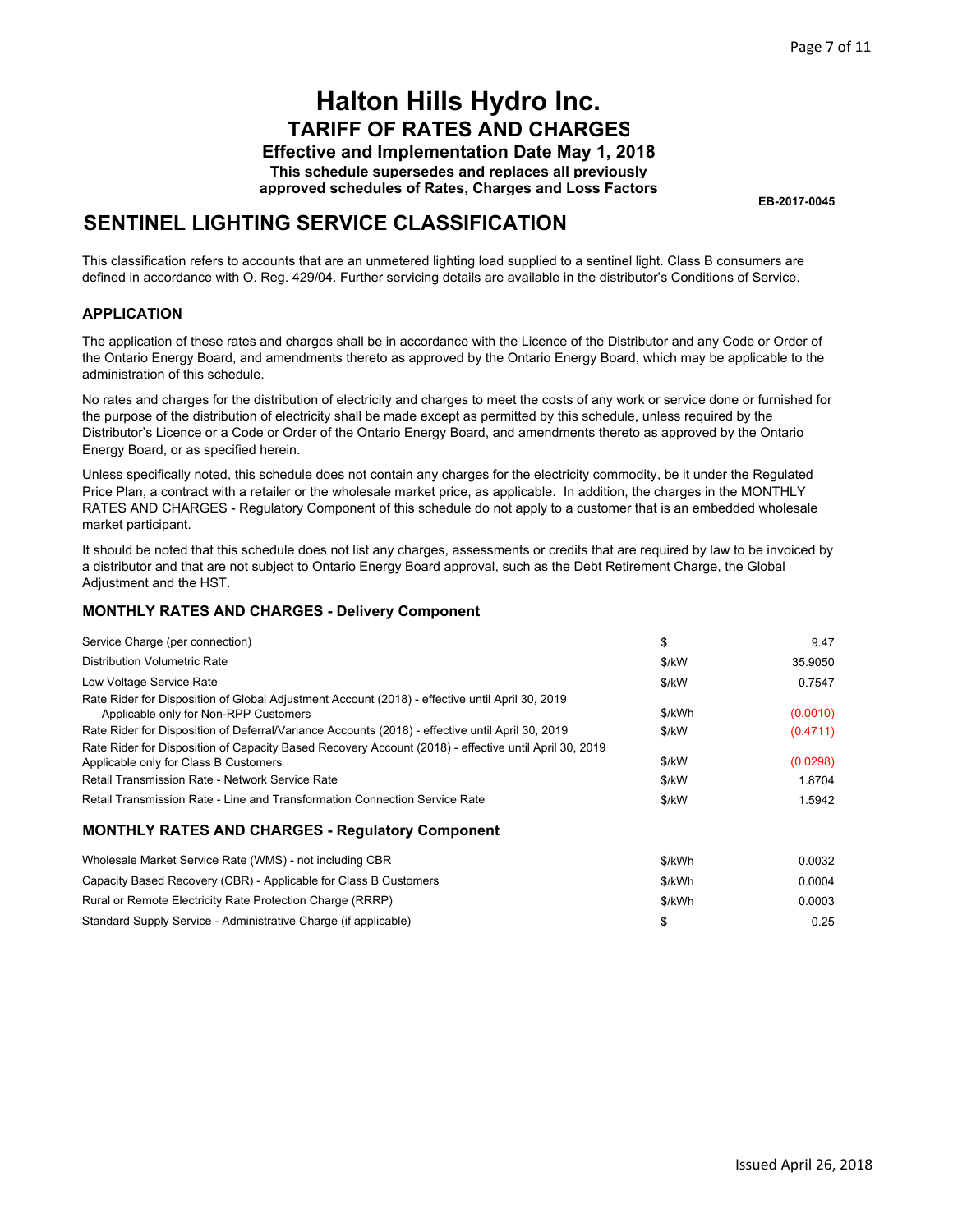**Effective and Implementation Date May 1, 2018 This schedule supersedes and replaces all previously approved schedules of Rates, Charges and Loss Factors**

**EB-2017-0045**

## **STREET LIGHTING SERVICE CLASSIFICATION**

All services supplied to street lighting equipment owned by or operated for the Municipality, the Region or the Province of Ontario shall be classified as Street Lighting Service. Street Lighting plant, facilities, or equipment owned by the customer are subject to the Electrical Safety Authority (ESA) requirements and Halton Hills Hydro specifications. Class B consumers are defined in accordance with O. Reg. 429/04. Further servicing details are available in the distributor's Conditions of Service.

### **APPLICATION**

The application of these rates and charges shall be in accordance with the Licence of the Distributor and any Code or Order of the Ontario Energy Board, and amendments thereto as approved by the Ontario Energy Board, which may be applicable to the administration of this schedule.

No rates and charges for the distribution of electricity and charges to meet the costs of any work or service done or furnished for the purpose of the distribution of electricity shall be made except as permitted by this schedule, unless required by the Distributor's Licence or a Code or Order of the Ontario Energy Board, and amendments thereto as approved by the Ontario Energy Board, or as specified herein.

Unless specifically noted, this schedule does not contain any charges for the electricity commodity, be it under the Regulated Price Plan, a contract with a retailer or the wholesale market price, as applicable. In addition, the charges in the MONTHLY RATES AND CHARGES - Regulatory Component of this schedule do not apply to a customer that is an embedded wholesale market participant.

It should be noted that this schedule does not list any charges, assessments or credits that are required by law to be invoiced by a distributor and that are not subject to Ontario Energy Board approval, such as the Debt Retirement Charge, the Global Adjustment and the HST.

### **MONTHLY RATES AND CHARGES - Delivery Component**

Standard Supply Service - Administrative Charge (if applicable)

| Service Charge (per connection)                                                                                                                                                                   | \$             | 2.30               |
|---------------------------------------------------------------------------------------------------------------------------------------------------------------------------------------------------|----------------|--------------------|
| Distribution Volumetric Rate                                                                                                                                                                      | \$/kW          | 1.5523             |
| Low Voltage Service Rate                                                                                                                                                                          | \$/kW          | 0.7393             |
| Rate Rider for Disposition of Global Adjustment Account (2018) - effective until April 30, 2019<br>Applicable only for Non-RPP Customers                                                          | \$/kWh         | (0.0010)           |
| Rate Rider for Disposition of Deferral/Variance Accounts (2018) - effective until April 30, 2019                                                                                                  | \$/kW          | (0.9785)           |
| Rate Rider for Disposition of Capacity Based Recovery Account (2018) - effective until April 30, 2019<br>Applicable only for Class B Customers<br>Retail Transmission Rate - Network Service Rate | \$/kW<br>\$/kW | (0.0285)<br>1.8617 |
| Retail Transmission Rate - Line and Transformation Connection Service Rate                                                                                                                        | \$/kW          | 1.5617             |
| <b>MONTHLY RATES AND CHARGES - Regulatory Component</b>                                                                                                                                           |                |                    |
| Wholesale Market Service Rate (WMS) - not including CBR                                                                                                                                           | \$/kWh         | 0.0032             |
| Capacity Based Recovery (CBR) - Applicable for Class B Customers                                                                                                                                  | \$/kWh         | 0.0004             |
| Rural or Remote Electricity Rate Protection Charge (RRRP)                                                                                                                                         | \$/kWh         | 0.0003             |

\$ 0.25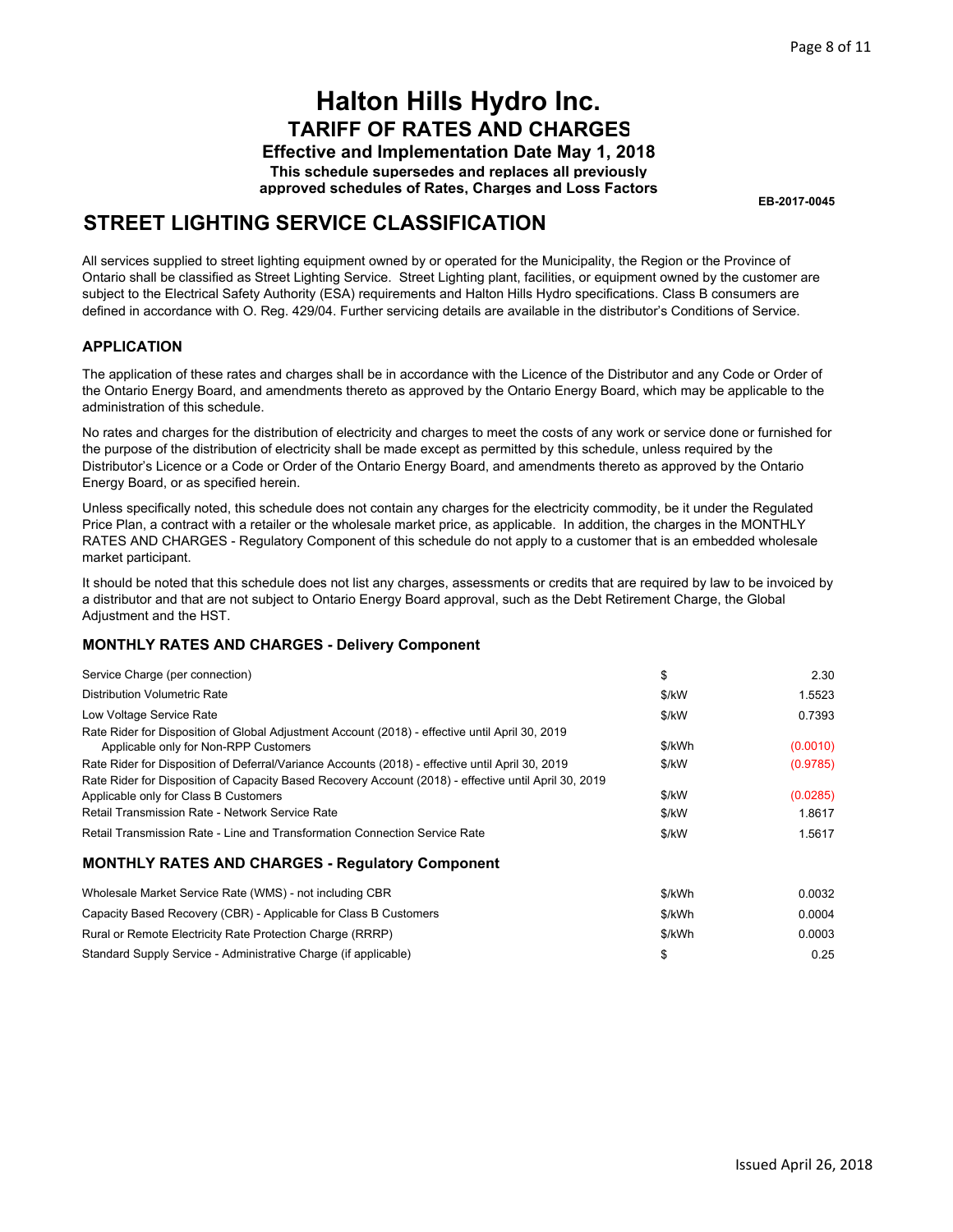**Effective and Implementation Date May 1, 2018 This schedule supersedes and replaces all previously approved schedules of Rates, Charges and Loss Factors**

**EB-2017-0045**

\$ 5.40

### **microFIT SERVICE CLASSIFICATION**

This classification applies to an electricity generation facility contracted under the Independent Electricity System Operator's microFIT program and connected to the distributor's distribution system. Further servicing details are available in the distributor's Conditions of Service.

### **APPLICATION**

The application of these rates and charges shall be in accordance with the Licence of the Distributor and any Code or Order of the Ontario Energy Board, and amendments thereto as approved by the Ontario Energy Board, which may be applicable to the administration of this schedule.

No rates and charges for the distribution of electricity and charges to meet the costs of any work or service done or furnished for the purpose of the distribution of electricity shall be made except as permitted by this schedule, unless required by the Distributor's Licence or a Code or Order of the Ontario Energy Board, and amendments thereto as approved by the Ontario Energy Board, or as specified herein.

Unless specifically noted, this schedule does not contain any charges for the electricity commodity, be it under the Regulated Price Plan, a contract with a retailer or the wholesale market price, as applicable.

It should be noted that this schedule does not list any charges, assessments or credits that are required by law to be invoiced by a distributor and that are not subject to Ontario Energy Board approval, such as the Debt Retirement Charge, the Global Adjustment and the HST.

### **MONTHLY RATES AND CHARGES - Delivery Component**

| Service Charge |  |
|----------------|--|
|                |  |

## **ALLOWANCES**

| Transformer Allowance for Ownership - per kW of billing demand/month                    | \$/kW | (0.60) |
|-----------------------------------------------------------------------------------------|-------|--------|
| Primary Metering Allowance for Transformer Losses - applied to measured demand & energy | $\%$  | (1.00) |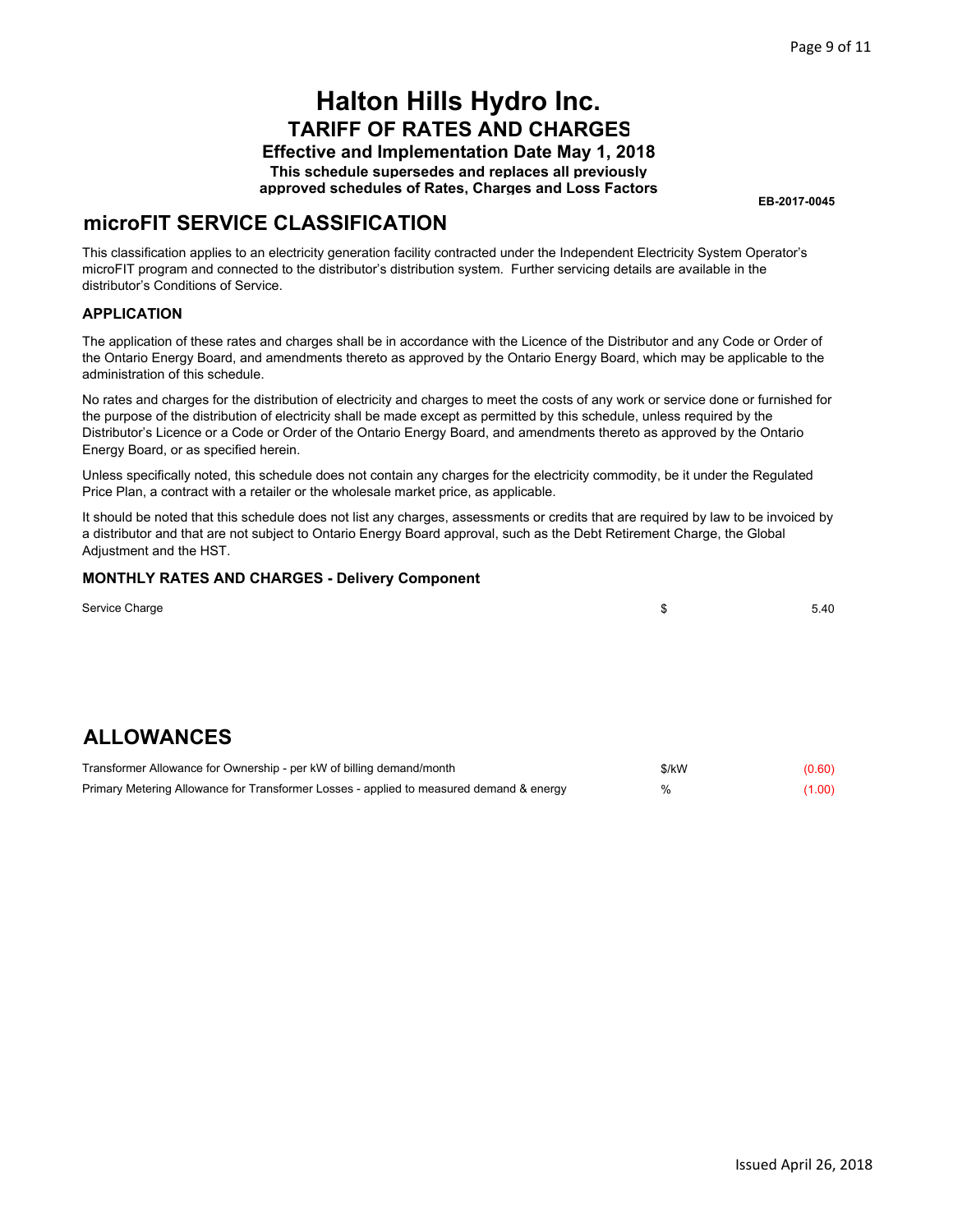**Effective and Implementation Date May 1, 2018 This schedule supersedes and replaces all previously approved schedules of Rates, Charges and Loss Factors**

**EB-2017-0045**

### **SPECIFIC SERVICE CHARGES**

#### **APPLICATION**

The application of these rates and charges shall be in accordance with the Licence of the Distributor and any Code or Order of the Ontario Energy Board, and amendments thereto as approved by the Ontario Energy Board, which may be applicable to the administration of this schedule.

No charges to meet the costs of any work or service done or furnished for the purpose of the distribution of electricity shall be made except as permitted by this schedule, unless required by the Distributor's Licence or a Code or Order of the Ontario Energy Board, and amendments thereto as approved by the Ontario Energy Board, or as specified herein.

It should be noted that this schedule does not list any charges, assessments or credits that are required by law to be invoiced by a distributor and that are not subject to Ontario Energy Board approval, such as the Debt Retirement Charge, the Global Adjustment and the HST.

#### **Customer Administration**

| Arrears certificate                                                                       | \$            | 15.00    |
|-------------------------------------------------------------------------------------------|---------------|----------|
| Statement of account                                                                      | \$            | 15.00    |
| Pulling post dated cheques                                                                | \$            | 15.00    |
| Duplicate invoices for previous billing                                                   | \$            | 15.00    |
| Request for other billing information                                                     | \$            | 15.00    |
| <b>Easement Letter</b>                                                                    | \$            | 15.00    |
| Income tax letter                                                                         | \$            | 15.00    |
| Notification charge                                                                       | \$            | 15.00    |
| Account history                                                                           | \$            | 15.00    |
| Credit reference/credit check (plus credit agency costs)                                  | \$            | 15.00    |
| Returned Cheque (plus bank charges)                                                       | \$            | 15.00    |
| Charge to certify cheque                                                                  | \$            | 15.00    |
| Legal letter charge                                                                       | \$            | 15.00    |
| Account set up charge/change of occupancy charge (plus credit agency costs if applicable) | \$            | 30.00    |
| Special meter reads                                                                       | \$            | 30.00    |
| Meter dispute charge plus Measurement Canada fees (if meter found correct)                | \$            | 30.00    |
| <b>Non-Payment of Account</b>                                                             |               |          |
| Late Payment - per month                                                                  | $\frac{0}{0}$ | 1.50     |
| Late Payment - per annum                                                                  | %             | 19.56    |
| Collection of account charge - no disconnection                                           | \$            | 30.00    |
| Collection of account charge - no disconnection - after regular hours                     | \$            | 165.00   |
| Disconnect/Reconnect at Meter - during regular hours                                      | \$            | 65.00    |
| Disconnect/Reconnect at Meter - after regular hours                                       | \$            | 185.00   |
| Disconnect/Reconnect at Pole - during regular hours                                       | \$            | 185.00   |
| Disconnect/Reconnect at Pole - after regular hours                                        | \$            | 415.00   |
| Install/Remove Load Control Device - during regular hours                                 | \$            | 65.00    |
| Install/Remove Load Control Device - after regular hours                                  | \$            | 185.00   |
| <b>Other</b>                                                                              |               |          |
| Service call - customer owned equipment                                                   | \$            | 30.00    |
| Service call - after regular hours                                                        | \$            | 165.00   |
| Temporary service install & remove - overhead - no transformer                            | \$            | 500.00   |
| Temporary service install & remove - underground - no transformer                         | \$            | 300.00   |
| Temporary service install & remove - overhead - with transformer                          | \$            | 1,000.00 |
| Specific charge for access to the power poles - \$/pole/year                              | \$            | 22.35    |
| (with the exception of wireless attachments)                                              |               |          |
| Interval meter charge                                                                     | \$            | 20.00    |
|                                                                                           |               |          |